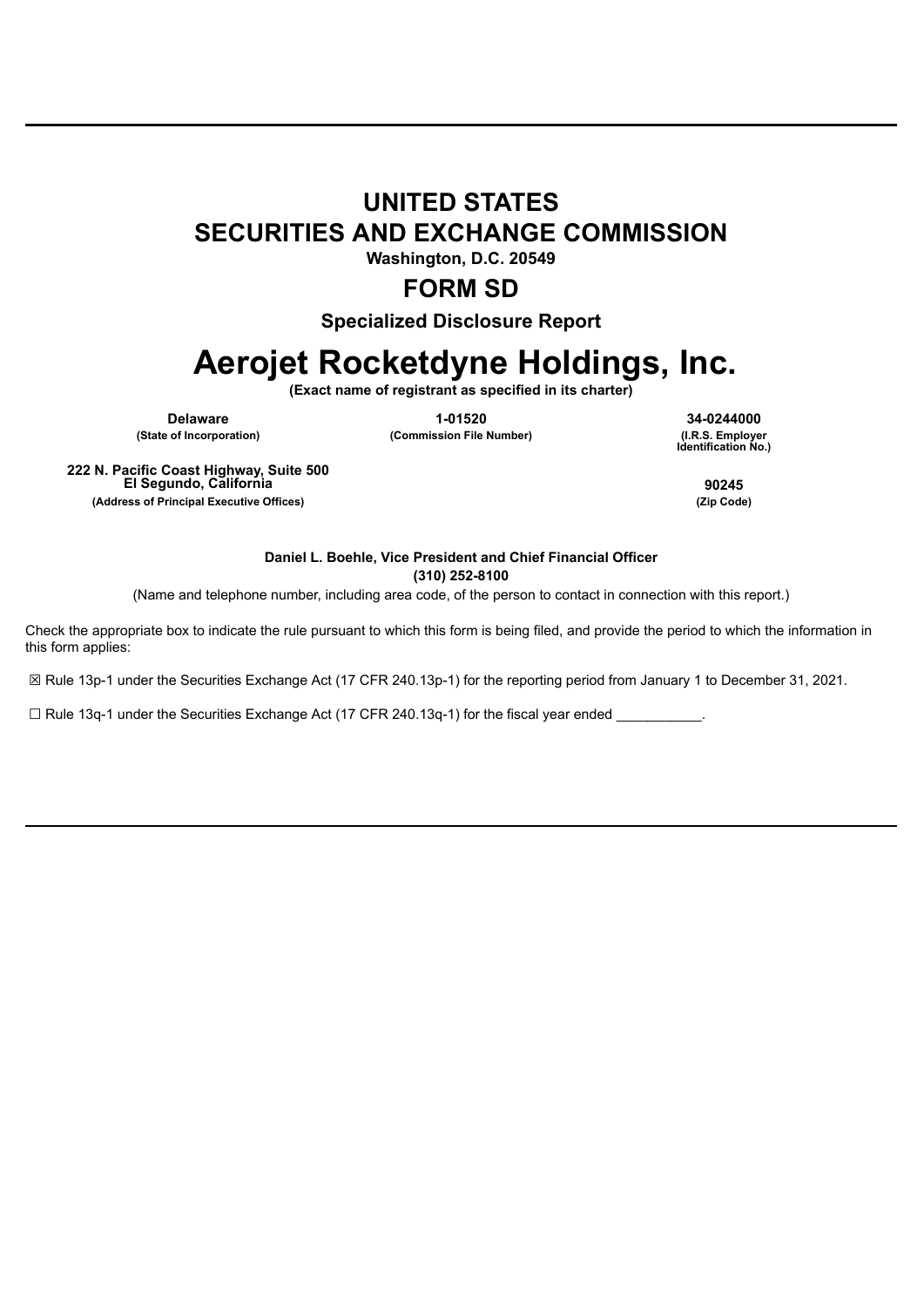#### **Section 1 - Conflict Minerals Disclosure**

#### **Item 1.01 Conflict Minerals Disclosure and Report**

This Form SD and the Conflict Minerals Report attached hereto as Exhibit 1.01 of Aerojet Rocketdyne Holdings, Inc. (the "Company") are filed pursuant to Rule 13p-1 promulgated under the Securities Exchange Act of 1934, as amended, for the reporting period January 1, 2021 to December 31, 2021.

A copy of the Company's Conflict Minerals Report is provided as Exhibit 1.01 hereto and is publicly available at http://ir.aerojetrocketdyne.com/sec.cfm.

#### **Item 1.02 Exhibit**

As specified in Section 2, Item 2.01 of this Form SD, the Company is hereby filing its Conflict Minerals Report as Exhibit 1.01 to this Form SD.

#### **Section 2 - Resource Extraction Issuer Disclosure**

#### **Item 2.01 Resource Extraction Issuer Disclosure and Report**

Not Applicable

**Section 3 - Exhibits**

#### **Item 3.01 Exhibits**

The following exhibit is filed as part of this Form SD.

| Exhibit No. | Description                                                                                                       |
|-------------|-------------------------------------------------------------------------------------------------------------------|
| .01         | Conflict Minerals Report of Aerojet Rocketdyne Holdings, Inc. as required by Items 1.01 and 1.02 of this Form SD. |

#### **Forward Looking Statements**

Unless otherwise indicated or required by the context the terms "we," "our," "us", and the "Company" refer to Aerojet Rocketdyne Holdings, *Inc.*

This report and any exhibits to this report may contain "forward-looking statements" as defined by Section 21E of the Private Securities Litigation Reform Act of 1995 regarding our business, products and conflict minerals efforts, including steps we intend to take to mitigate the risk that conflict minerals in our products benefit armed groups in the Democratic Republic of the Congo or an adjoining country. The words "believe," "estimate," "anticipate," "project," "expect," and "reliable" and similar expressions, as they relate to us, are intended to identify forward-looking statements, but are not the exclusive means of identifying forward-looking statements in this report. Additionally, statements concerning future matters that are not historical are forward-looking statements. Although forward-looking statements in this report reflect our good faith judgment, such statements can only be based on facts and factors currently known to us. Consequently, forward-looking statements are inherently subject to risk and uncertainties, and actual results and outcomes may differ materially from the results and outcomes discussed in or anticipated by forward-looking statements. Factors that could cause or contribute to such differences in results or outcomes include without limitation: the risk that information reported to us by our suppliers from which we directly procure finished goods, components, materials and/or services for our products (direct suppliers), or industry information used by us, may be inaccurate; the risk that smelters or refiners (processing facilities) may not participate in the Responsible Minerals Assurance Process, which is a voluntary initiative in which independent third parties audit processing facilities' procurement and processing activities and determine if the processing facilities maintain sufficient documentation to reasonably demonstrate conflict-free sourcing; as well as risks discussed under the heading "Risk Factors" in Item 1A of our Annual Report to the Securities and Exchange Commission on Form 10-K for the year ended December 31, 2021, and Part II, Item 1A on Form 10-Q for the quarter ended March 31, 2022. Readers are urged not to place undue reliance on forward-looking statements, which speak only as of the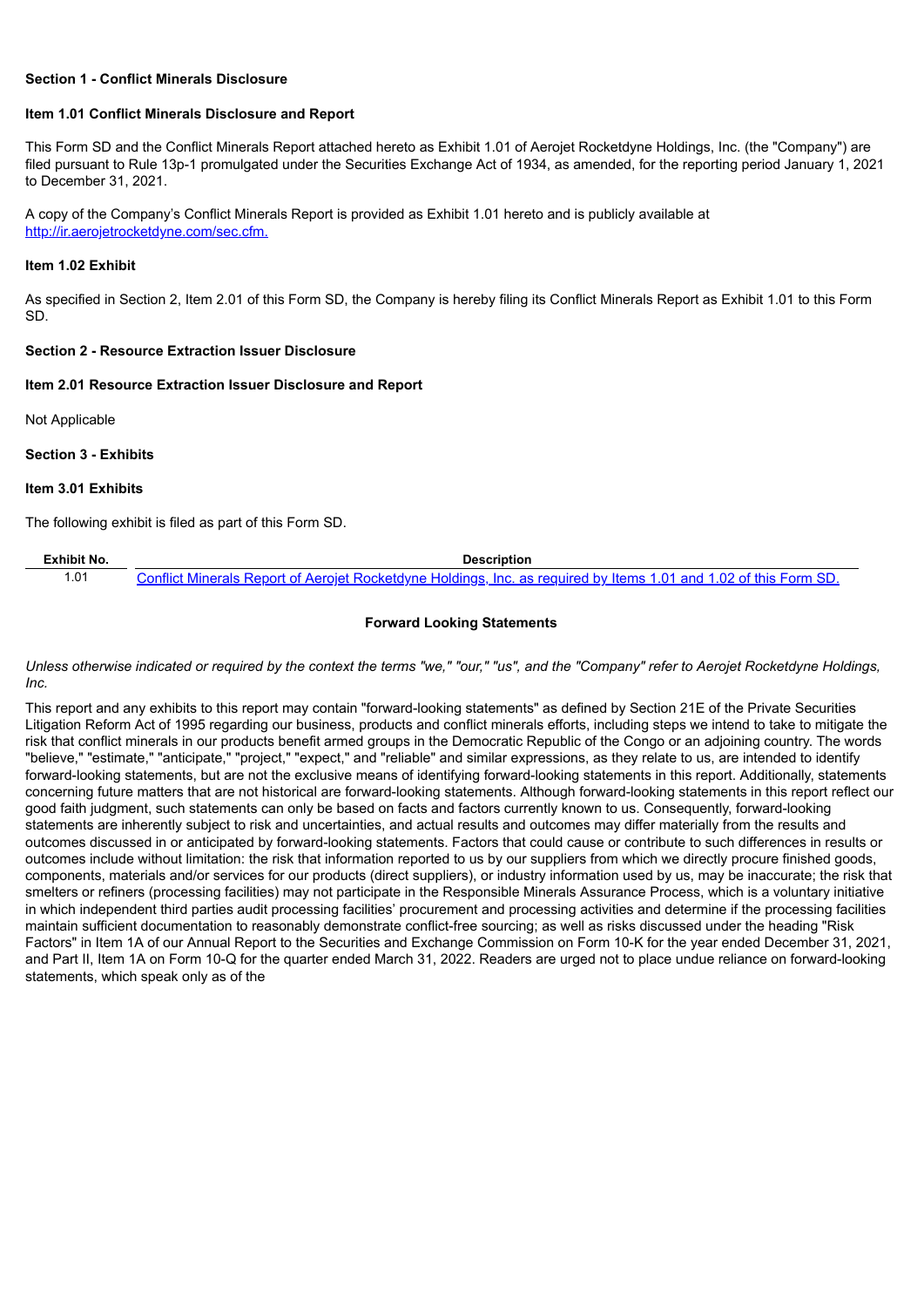date of this report. We undertake no obligation to revise or update any forward-looking statements in order to reflect any event or circumstance that may arise after the date of this report, except as required by law. Throughout this report, whenever a reference is made to our website, such reference does not incorporate information from the website by reference into this report unless specifically identified as such.

#### **SIGNATURES**

Pursuant to the requirements of the Securities Exchange Act of 1934, the registrant has duly caused this report to be signed on its behalf by the duly authorized undersigned.

#### **Aerojet Rocketdyne Holdings, Inc.**

Date: May 23, 2022 **By:** By: /s/ Daniel L. Boehle Name: Daniel L. Boehle Title: Vice President and Chief Financial Officer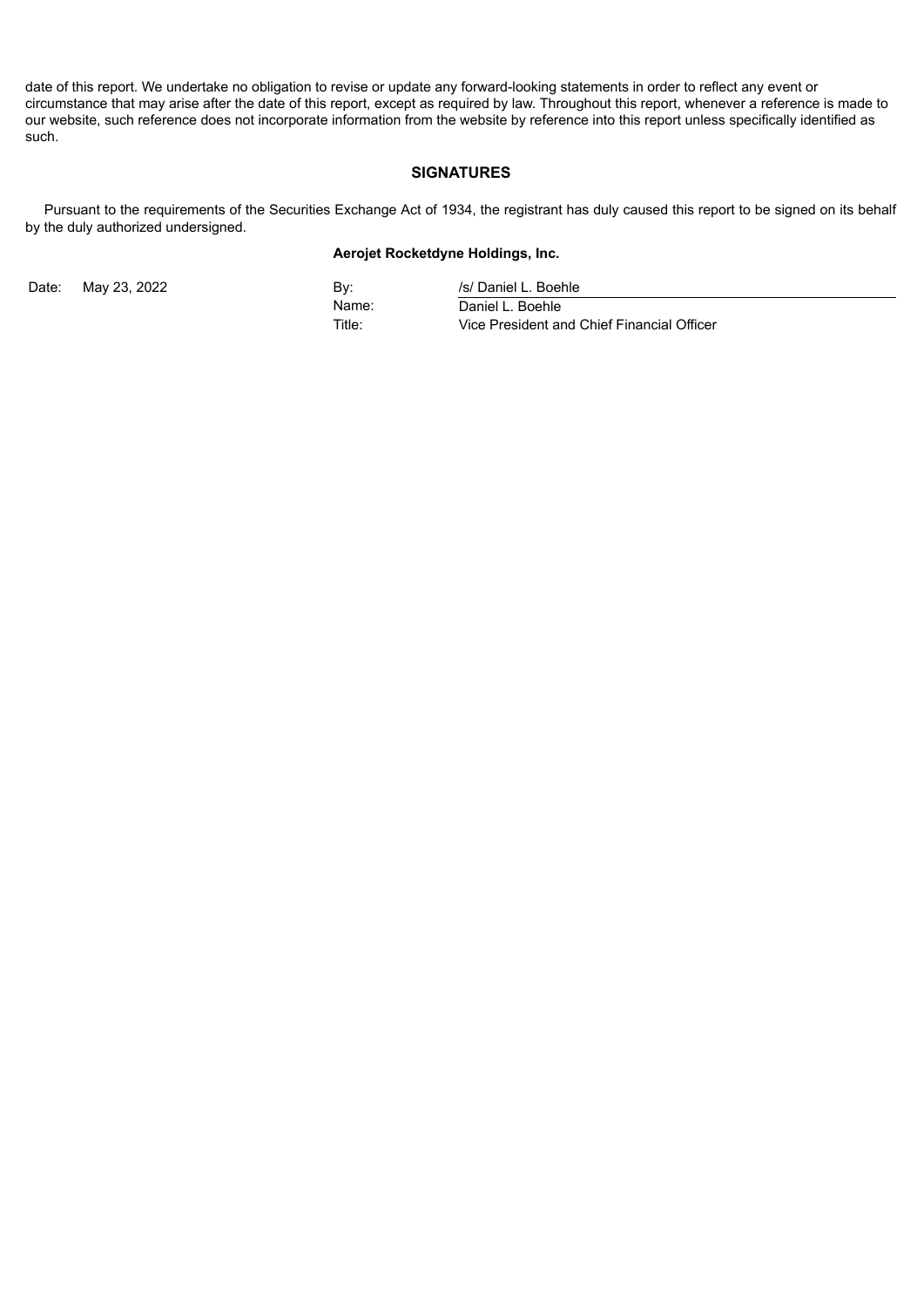#### **Aerojet Rocketdyne Holdings, Inc. Conflict Minerals Report For the Year Ended December 31, 2021**

<span id="page-3-0"></span>Unless otherwise indicated or required by the context the terms "we," "our," "us," and the "Company" refer to Aerojet Rocketdyne Holdings, *Inc.*

#### **1. Introduction**

This report for the year ended December 31, 2021, is presented to comply with Rule 13p-1 under the Securities Exchange Act of 1934 (the "Rule"). The Rule was adopted by the Securities and Exchange Commission ("SEC") to implement reporting and disclosure requirements related to conflict minerals as directed by the Dodd-Frank Wall Street Reform and Consumer Protection Act of 2010. The Rule imposes certain reporting obligations on SEC registrants whose manufactured products contain conflict minerals that are necessary to the functionality or production of their products. Conflict Minerals are defined as cassiterite, columbite-tantalite, gold, wolframite and their derivatives, which are limited to tin, tantalum, and tungsten. These requirements apply to registrants whatever the geographic origin of the conflict minerals and whether or not they fund armed conflict in the Democratic Republic of the Congo ("DRC") or an adjoining country (collectively, the "Covered Countries").

#### **Company Overview**

We are a manufacturer of aerospace and defense products and systems with a real estate segment. Our operations are organized into two segments:

*Aerospace and Defense —* includes the operations of our wholly-owned subsidiary Aerojet Rocketdyne, Inc. ("Aerojet Rocketdyne"), a leading technology-based designer, developer and manufacturer of aerospace and defense products and systems for the United States government, including the Department of Defense, the National Aeronautics and Space Administration, and major aerospace and defense prime contractors. It is possible that Aerojet Rocketdyne business activities in 2021 may have resulted in the use of conflict minerals (as defined in Section 1, Item 1.01 (d)(3) of Form SD) that originated in the Covered Countries or that are from recycled or scrap sources (as defined in Section 1, Item 1.01 (d)(6) of Form SD) in the production of its products.

*Real Estate -* includes the activities of our wholly-owned subsidiary, Easton Development Company, LLC, related to the re-zoning, entitlement, sale, and leasing of our excess real estate assets. Our real estate activities do not involve the use of conflict minerals in any form.

The content of any website referred to in this Conflict Minerals Report is included for general information only and is not incorporated by reference into this report.

#### **Supply Chain**

We rely on our direct suppliers to provide information on the origin of tin, tantalum, tungsten, and gold ("3TG") contained in components and materials supplied to us, including sources of 3TG that are supplied to our suppliers from lower tier suppliers.

We included suppliers in our 3TG due diligence that were determined to directly support our products. We provided Source Intelligence ("SI"), a supply chain intelligence service, a list of Tier 1 suppliers determined to be in-scope for regulatory purposes based on our influence over the manufacturing process and potential use of 3TG. We assessed our industry as well as others to determine that the risk-based approach we are taking is consistent with how many of our peer companies are approaching the Rule. Because of our size, the complexity of our products, and the depth, breadth, and constant evolution of our supply chain, it is difficult to identify suppliers downstream from our direct suppliers.

In accordance with the Organisation for Economic Co-operation and Development ("OECD") Guidance and the Rule, this report is available on our website at: http://ir.aerojetrocketdyne.com/sec.cfm.

#### **Conflict Minerals Policy**

Our Conflict Minerals Policy is available at: http://www.rocket.com/suppliernet/business-aerojet-rocketdyne.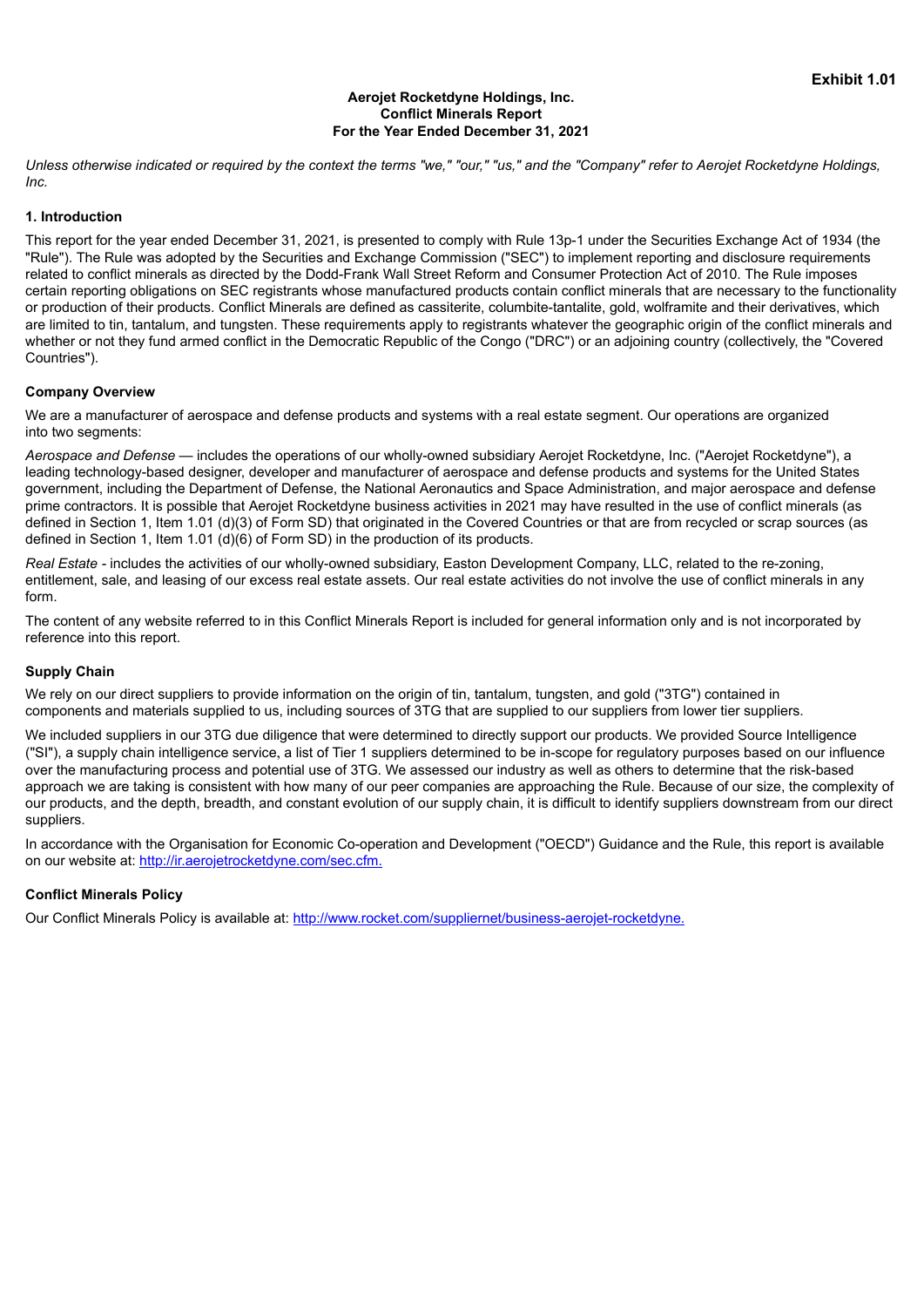#### **2. Due Diligence Process and Results**

#### **Design of Due Diligence**

Our due diligence measures were designed to conform, in all material respects, with the framework set forth in The OECD Due Diligence Guidance for Responsible Supply Chains of Minerals from Conflict-Affected and High-Risk Areas Second Edition 2013 ("OECD Guidance") and the related supplements for 3TG.

#### **Management Systems**

As stated above, we adopted a Conflict Minerals Policy which is posted on our website at: http://www.rocket.com/suppliernet/business-aerojet-rocketdyne.

#### **Internal Team**

We have established a compliance and management reporting system for conflict minerals. Our management system is sponsored by the Vice President, Supply Chain Materiel Management, as well as a team of subject matter experts from relevant functions in Supply Chain Management. The team of subject matter experts is responsible for implementing our conflict minerals compliance strategy and is led by the Director, Supply Chain Compliance, who acts as the conflict minerals program manager.

#### **Control Systems**

As we do not typically have a direct relationship with 3TG smelters and refiners, we are engaged and actively cooperate with other major manufacturers in the aerospace and defense industry. We implemented a supply chain system of controls and transparency through the use of due diligence tools created by the Responsible Minerals Initiative ("RMI"), which includes the Conflict Minerals Reporting Template ("CMRT"), a supply chain survey designed to identify the smelters and refiners that process the necessary conflict minerals contained in our products. Additionally, we contracted with SI, which delivers supply chain intelligence and supplier data collection and analysis services that support regulatory compliance, sustainability and social responsibility initiatives. SI was utilized extensively to gather 3TG supplier data for us.

Controls include, but are not limited to, our Code of Conduct, which outlines expected behaviors for all of our employees, our Suppliers Code of Conduct, and a supplier conflict minerals contract clause incorporated in all of our purchase orders and subcontracts.

#### **Reasonable Country Of Origin Inquiry ("RCOI")**

Our RCOI employed a combination of measures to determine whether the necessary conflict minerals in our products originated from the Covered Countries or are from recycled or scrap sources. Our primary means of determining the country of origin of necessary conflict minerals was through conducting a supply chain survey with direct suppliers using the Electronic Industry Citizenship Coalition Global e-Sustainability Initiative ("EICC-GeSI") Conflict Minerals Reporting Template (the "EICC-GeSI Template".)

To complete the RCOI required by the Rule, SI engaged our suppliers to collect information about the presence and sourcing of 3TG used in the products and components supplied to us. The SI program utilized RMI's CMRT. Suppliers were offered two options to submit the required information: (1) uploading the CMRT; or (2) completing an online survey version of this template directly in the SI platform. In certain cases if a supplier was unable to complete the survey on the online platform, the Company or SI uploaded the CMRT on their behalf.

#### **Supplier Engagement**

We provided SI with at least one method of contact for each Tier 1 supplier designated as in-scope (email address, telephone number, facsimile number, or mailing address). Email was the preferred method of communication. The RCOI began with an introductory email from us to suppliers describing our Conflict Minerals Compliance Program requirements and identifying SI as a partner in the process. Following that email, SI sent a subsequent email to suppliers containing a registration and survey request link for the online data collection platform.

Suppliers were asked to provide information regarding the sourcing of their materials with the ultimate goal of identifying the 3TG smelters or refiners ("SORs") and associated mine countries of origin. Suppliers who had already performed a RCOI through the use of the CMRT were asked to upload this document into the SI system or to provide this information in the online survey version.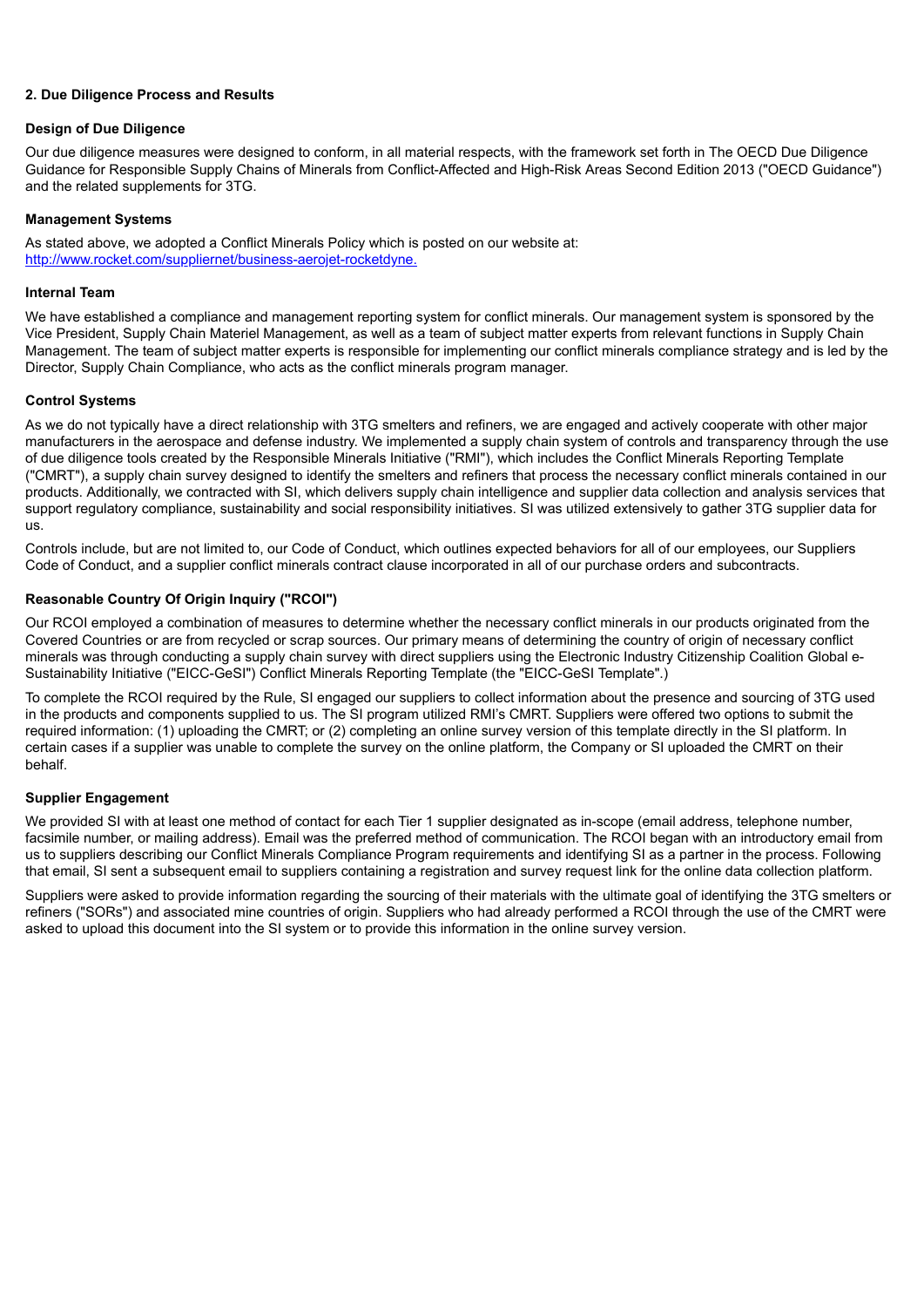Suppliers were requested, but not required, to provide an electronic signature before submitting their data to us to verify that all answers submitted were accurate to the best of the supplier's knowledge.

For those supply chains with SORs that are known or thought to be sourcing from the DRC, additional investigation is needed to determine the source and chain-of-custody of the regulated metals. SI relies on the following internationally accepted audit standards to determine which SORs are considered "DRC Conflict Free": the Responsible Minerals Assurance Process, the London Bullion Market Association Good Delivery Program and the Responsible Jewellery Council Chain-of-Custody Certification. SI has become an official vendor member of RMI to further facilitate the exchange of supply chain data and technical information in the quest for global ethical sourcing of materials. This membership provides SI access to the following working groups: CMRT Development Team, Smelter Engagement Team, Smelter Data Management Team, RMI Stakeholders Call, and RMI Plenary.

If the SOR is not certified by these internationally-recognized working groups, SI attempts to contact the SOR to gain more information about their sourcing practices, including countries of origin and transfer, and whether there are any internal due diligence procedures in place or other processes the SOR takes to track the chain-of-custody on the source of its mineral ores. Relevant information to review includes: whether the SOR has a documented, effective and communicated conflict-free policy, an accounting system to support a mass balance of materials processed, and traceability documentation. Internet research is also performed to determine whether there are any outside sources of information regarding the SOR's sourcing practices. Up to six contact attempts are made by SI to SORs to gather information on mine country of origin and sourcing practices. If a given supplier still did not complete the registration and survey after five contact attempts, we reached out directly to request their participation in the program. SI followed up with an email in a timely manner.

#### **RCOI Results**

As a downstream purchaser of potential conflict minerals, our due diligence measures can provide only reasonable, not absolute, assurance regarding the source and chain of custody of the necessary conflict minerals. Our due diligence processes are based on the necessity of seeking data from our direct suppliers and those suppliers seeking similar information within their supply chains to identify the original sources of the necessary conflict minerals or whether the necessary conflict minerals were from recycled or scrap sources. We also rely, to a large extent, on information collected and provided by independent third party audit programs. Such sources of information may yield inaccurate or incomplete information and may be subject to fraud.

Another complicating factor is the unavailability of country of origin and chain of custody information from our suppliers on a continual, realtime basis. Since we do not have direct contractual relationships with SORs, we rely on our direct suppliers to gather and provide specific information about the date when the ore is smelted into a derivative and later shipped, stored, sold and first entered the stream of commerce.

A total of 709 Tier 1 suppliers were identified as in-scope for conflict mineral regulatory purposes and contacted as part of the RCOI process conducted by SI. The response rate among these suppliers was 63%. Of these responding suppliers, 37% indicated one or more of the 3TG metals as necessary to the functionality or production of the products they supply to us. Based on the SI SOR database there was an indication of DRC sourcing or location in the DRC for 53 out of 340 verified SORs.

Based on the information provided by our suppliers, the facilities that may have been used to process the necessary conflict minerals used in the products described above may include the SORs listed in Appendix A.

#### **3. Steps To Be Taken To Mitigate Risk Through Enhanced Due Diligence Efforts**

We will continue to take the following steps to improve our due diligence conducted to further mitigate any risk that the necessary conflict minerals in our products could benefit armed groups in the Covered Countries:

- continue to include a conflict minerals flow-down clause in new or renewed supplier contracts;
- continue robust engagement with suppliers and direct them to training resources designed to increase the response rate and improve the content and accuracy of the supplier survey responses; and
- further refine and improve best practices while continuing to build leverage over our supply chain in accordance with the OECD Guidance.

#### **4. Independent Audit**

Pursuant to the Rule, this report is not subject to an independent private sector audit.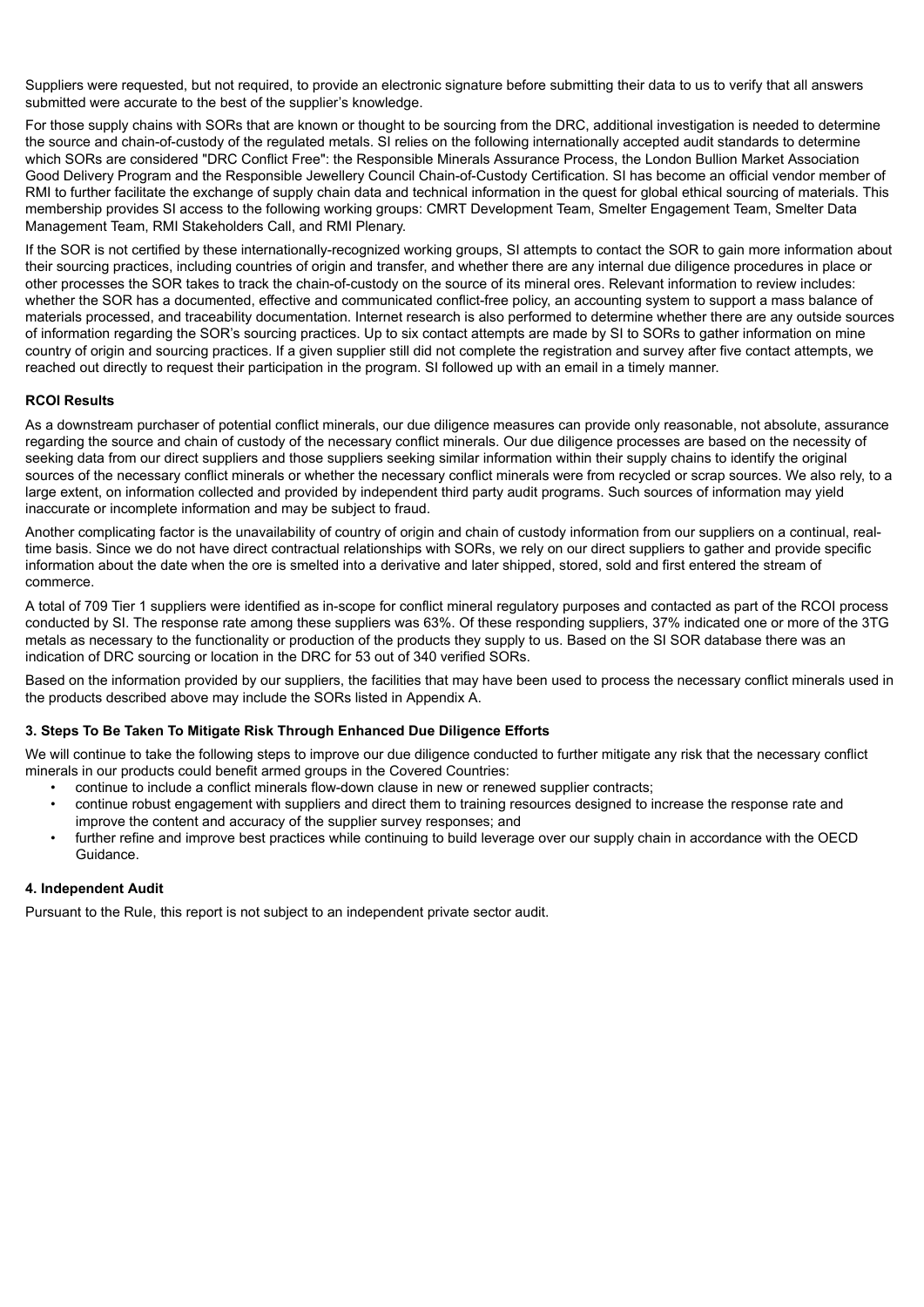#### **Appendix A**

The table below lists the validated smelters identified in our responses for 2021.

| <b>Metal</b> | <b>Official Smelter Name</b>                                  | <b>Smelter Country</b> |
|--------------|---------------------------------------------------------------|------------------------|
| Gold         | 8853 S.p.A.                                                   | Italy                  |
| Gold         | Abington Reldan Metals, LLC                                   | <b>United States</b>   |
| Gold         | <b>Advanced Chemical Company</b>                              | <b>United States</b>   |
| Gold         | African Gold Refinery                                         | Uganda                 |
| Gold         | Aida Chemical Industries Co., Ltd.                            | Japan                  |
| Gold         | Al Etihad Gold Refinery DMCC                                  | United Arab Emirates   |
| Gold         | <b>Alexy Metals</b>                                           | <b>United States</b>   |
| Gold         | Allgemeine Gold-und Silberscheideanstalt A.G.                 | Germany                |
| Gold         | Almalyk Mining and Metallurgical Complex (AMMC)               | Uzbekistan             |
| Gold         | AngloGold Ashanti Corrego do Sitio Mineracao                  | <b>Brazil</b>          |
| Gold         | Argor-Heraeus S.A.                                            | Switzerland            |
| Gold         | Asahi Pretec Corp.                                            | Japan                  |
| Gold         | Asahi Refining Canada Ltd.                                    | Canada                 |
| Gold         | Asahi Refining USA Inc.                                       | <b>United States</b>   |
| Gold         | Asaka Riken Co., Ltd.                                         | Japan                  |
| Gold         | Atasay Kuyumculuk Sanayi Ve Ticaret A.S.                      | Turkey                 |
| Gold         | <b>AU Traders and Refiners</b>                                | South Africa           |
| Gold         | Augmont Enterprises Private Limited                           | India                  |
| Gold         | Aurubis AG                                                    | Germany                |
| Gold         | <b>Bangalore Refinery</b>                                     | India                  |
| Gold         | Bangko Sentral ng Pilipinas (Central Bank of the Philippines) | Philippines            |
| Gold         | Boliden AB                                                    | Sweden                 |
| Gold         | C. Hafner GmbH + Co. KG                                       | Germany                |
| Gold         | C.I Metales Procesados Industriales SAS                       | Colombia               |
| Gold         | Caridad                                                       | Mexico                 |
| Gold         | CCR Refinery - Glencore Canada Corporation                    | Canada                 |
| Gold         | Cendres + Metaux S.A.                                         | Switzerland            |
| Gold         | CGR Metalloys Pvt Ltd.                                        | India                  |
| Gold         | Chimet S.p.A.                                                 | Italy                  |
| Gold         | Chugai Mining                                                 | Japan                  |
| Gold         | Daye Non-Ferrous Metals Mining Ltd.                           | China                  |
| Gold         | Degussa Sonne / Mond Goldhandel GmbH                          | Germany                |
| Gold         | Dijllah Gold Refinery FZC                                     | United Arab Emirates   |
| Gold         | DODUCO Contacts and Refining GmbH                             | Germany                |
| Gold         | Dowa                                                          | Japan                  |
| Gold         | DSC (Do Sung Corporation)                                     | Korea, Republic of     |
| Gold         | Eco-System Recycling Co., Ltd. East Plant                     | Japan                  |
| Gold         | Eco-System Recycling Co., Ltd. North Plant                    | Japan                  |
| Gold         | Eco-System Recycling Co., Ltd. West Plant                     | Japan                  |
| Gold         | Emerald Jewel Industry India Limited (Unit 1)                 | India                  |
| Gold         | Emerald Jewel Industry India Limited (Unit 2)                 | India                  |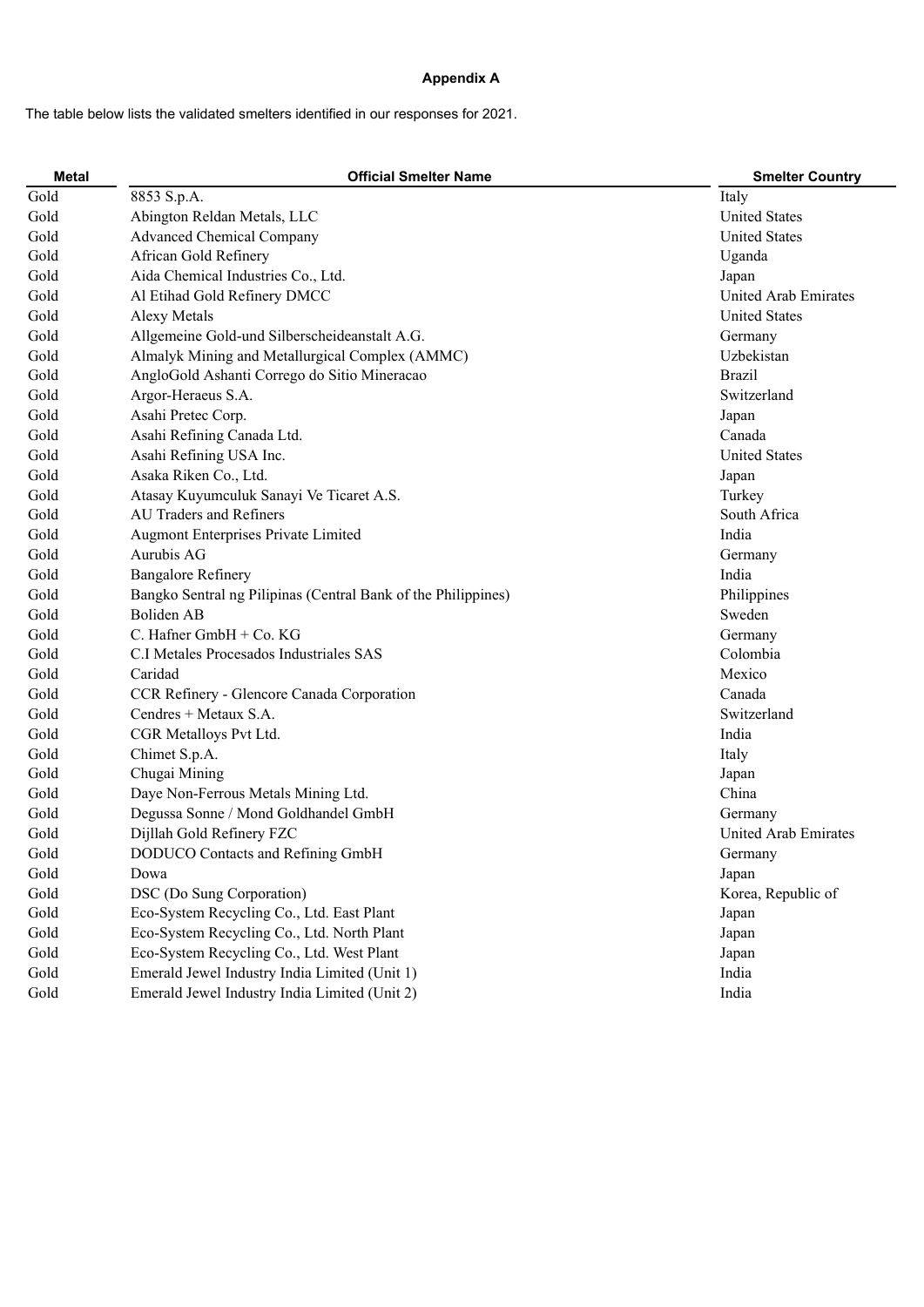| Gold | Emerald Jewel Industry India Limited (Unit 3)                   | In                   |
|------|-----------------------------------------------------------------|----------------------|
| Gold | Emerald Jewel Industry India Limited (Unit 4)                   | In                   |
| Gold | Emirates Gold DMCC                                              | Ur                   |
| Gold | Fidelity Printers and Refiners Ltd.                             | Zii                  |
| Gold | Fujairah Gold FZC                                               | Ur                   |
| Gold | GCC Gujrat Gold Centre Pvt. Ltd.                                | In                   |
| Gold | Geib Refining Corporation                                       | Ur                   |
| Gold | Gold Coast Refinery                                             | Gł                   |
| Gold | Gold Refinery of Zijin Mining Group Co., Ltd.                   | <b>Cl</b>            |
| Gold | Great Wall Precious Metals Co., Ltd. of CBPM                    | <b>Ch</b>            |
| Gold | Guangdong Jinding Gold Limited                                  | <b>Ch</b>            |
| Gold | Guoda Safina High-Tech Environmental Refinery Co., Ltd.         | <b>Ch</b>            |
| Gold | Hangzhou Fuchunjiang Smelting Co., Ltd.                         | <b>Ch</b>            |
| Gold | Heimerle + Meule GmbH                                           | G6                   |
| Gold | Heraeus Metals Hong Kong Ltd.                                   | Ch                   |
| Gold | Heraeus Precious Metals GmbH & Co. KG                           | G6                   |
| Gold | Hunan Chenzhou Mining Co., Ltd.                                 | <b>Cl</b>            |
| Gold | Hunan Guiyang yinxing Nonferrous Smelting Co., Ltd.             | <b>C<sub>h</sub></b> |
| Gold | HwaSeong CJ CO., LTD.                                           | K <sup>o</sup>       |
| Gold | Inner Mongolia Qiankun Gold and Silver Refinery Share Co., Ltd. | <b>Ch</b>            |
| Gold | <b>International Precious Metal Refiners</b>                    | Ur                   |
| Gold | Ishifuku Metal Industry Co., Ltd.                               | Jaj                  |
| Gold | Istanbul Gold Refinery                                          | Tu                   |
| Gold | Italpreziosi                                                    | Ita                  |
| Gold | JALAN & Company                                                 | In                   |
| Gold | Japan Mint                                                      | Jaj                  |
| Gold | Jiangxi Copper Co., Ltd.                                        | Ch                   |
| Gold | JSC Ekaterinburg Non-Ferrous Metal Processing Plant             | Ru                   |
| Gold | <b>JSC</b> Uralelectromed                                       | Rı                   |
| Gold | JX Nippon Mining & Metals Co., Ltd.                             | Jap                  |
| Gold | K.A. Rasmussen                                                  | N                    |
| Gold | Kaloti Precious Metals                                          | Ur                   |
| Gold | Kazakhmys Smelting LLC                                          | $K\epsilon$          |
| Gold | Kazzinc                                                         | $K\epsilon$          |
| Gold | Kennecott Utah Copper LLC                                       | Ur                   |
| Gold | KGHM Polska Miedz Spolka Akcyjna                                | Po                   |
| Gold | Kojima Chemicals Co., Ltd.                                      | Jaj                  |
| Gold | Korea Zinc Co., Ltd.                                            | K <sup>o</sup>       |
| Gold | Kundan Care Products Ltd.                                       | <b>In</b>            |
| Gold | Kyrgyzaltyn JSC                                                 | Кy                   |
| Gold | Kyshtym Copper-Electrolytic Plant ZAO                           | Rı                   |
| Gold | L'azurde Company For Jewelry                                    | Sa                   |
| Gold | L'Orfebre S.A.                                                  | Ar                   |
| Gold | Lingbao Gold Co., Ltd.                                          | <b>Cl</b>            |
| Gold | Lingbao Jinyuan Tonghui Refinery Co., Ltd.                      | <b>Cl</b>            |
| Gold | LS-NIKKO Copper Inc.                                            | Kα                   |
| Gold | LT Metal Ltd.                                                   | K <sup>o</sup>       |

India India United Arab Emirates i m b a b w e United Arab Emirates n d i a United States Ghana h i n a China China h i n a h i n a **Germany** h i n a Germany h i n a h i n a orea, Republic of d. Ch h i n a United Arab Emirates ap a n Turkey Italy India **Japan** h i n a Russian Federation Russian Federation ap a n Norway United Arab Emirates Kazakhstan Kazakhstan United States Poland ap a n orea, Republic of n d i a Kyrgyzstan Russian Federation Saudi Arabia ndorra h i n a h i n a orea, Republic of orea, Republic of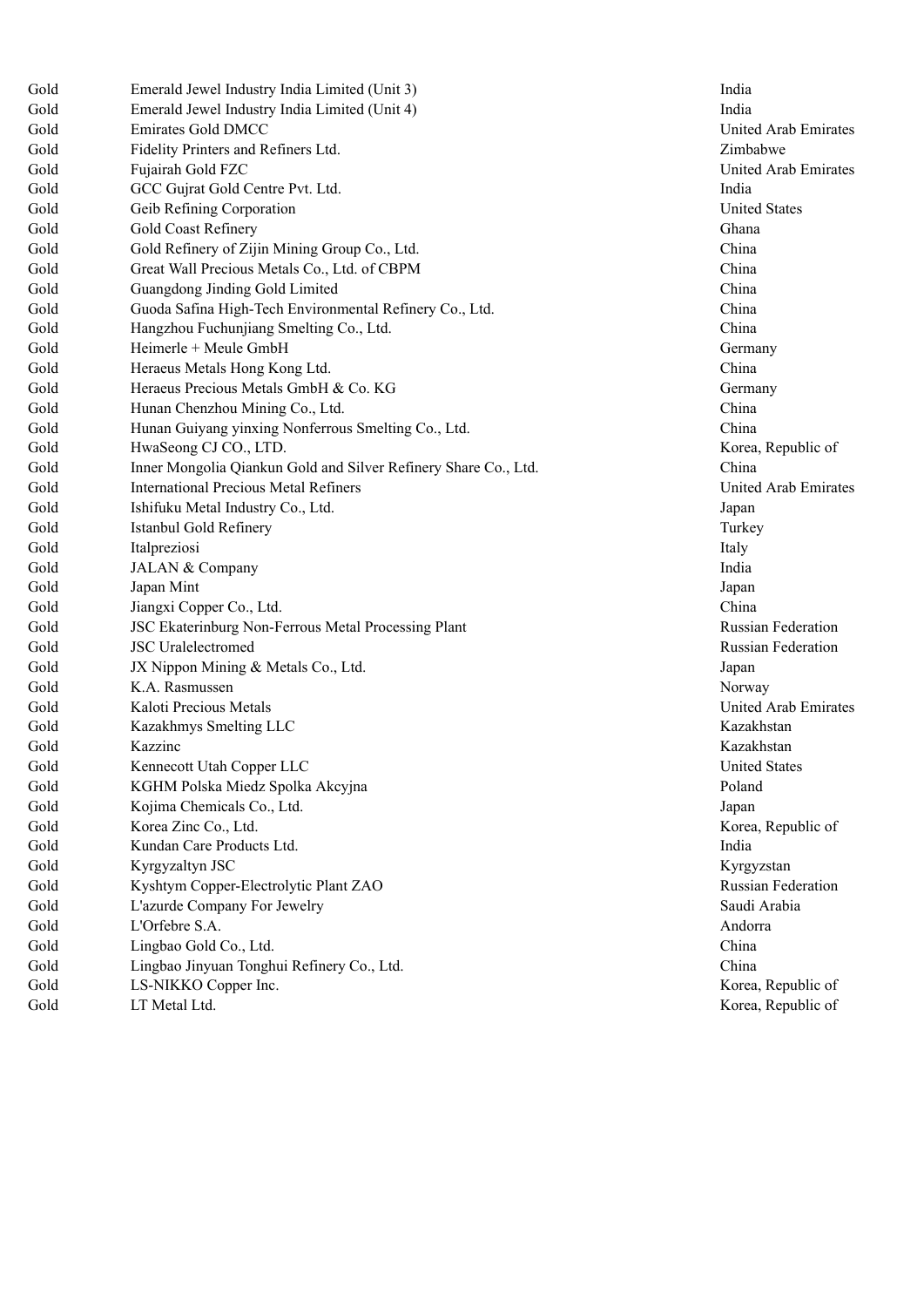| Gold | Luoyang Zijin Yinhui Gold Refinery Co., Ltd.                                | China                |
|------|-----------------------------------------------------------------------------|----------------------|
| Gold | Marsam Metals                                                               | <b>Brazil</b>        |
| Gold | Materion                                                                    | <b>United States</b> |
| Gold | Matsuda Sangyo Co., Ltd.                                                    | Japan                |
| Gold | MD Overseas                                                                 | India                |
| Gold | Metal Concentrators SA (Pty) Ltd.                                           | South Africa         |
| Gold | Metallix Refining Inc.                                                      | <b>United States</b> |
| Gold | Metalor Technologies (Hong Kong) Ltd.                                       | China                |
| Gold | Metalor Technologies (Singapore) Pte., Ltd.                                 | Singapore            |
| Gold | Metalor Technologies (Suzhou) Ltd.                                          | China                |
| Gold | Metalor Technologies S.A.                                                   | Switzerland          |
| Gold | Metalor USA Refining Corporation                                            | <b>United States</b> |
| Gold | Metalurgica Met-Mex Penoles S.A. De C.V.                                    | Mexico               |
| Gold | Mitsubishi Materials Corporation                                            | Japan                |
| Gold | Mitsui Mining and Smelting Co., Ltd.                                        | Japan                |
| Gold | MMTC-PAMP India Pvt., Ltd.                                                  | India                |
| Gold | Modeltech Sdn Bhd                                                           | Malaysia             |
| Gold | Morris and Watson                                                           | New Zealand          |
| Gold | Moscow Special Alloys Processing Plant                                      | Russian Feder        |
| Gold | Nadir Metal Rafineri San. Ve Tic. A.S.                                      | Turkey               |
| Gold | Navoi Mining and Metallurgical Combinat                                     | Uzbekistan           |
| Gold | NH Recytech Company                                                         | Korea, Repub         |
| Gold | Nihon Material Co., Ltd.                                                    | Japan                |
| Gold | Ogussa Osterreichische Gold- und Silber-Scheideanstalt GmbH                 | Austria              |
| Gold | Ohura Precious Metal Industry Co., Ltd.                                     | Japan                |
| Gold | OJSC "The Gulidov Krasnoyarsk Non-Ferrous Metals Plant" (OJSC Krastsvetmet) | Russian Feder        |
| Gold | <b>OJSC Novosibirsk Refinery</b>                                            | Russian Feder        |
| Gold | PAMP S.A.                                                                   | Switzerland          |
| Gold | Pease & Curren                                                              | <b>United States</b> |
| Gold | Penglai Penggang Gold Industry Co., Ltd.                                    | China                |
| Gold | Planta Recuperadora de Metales SpA                                          | Chile                |
| Gold | Prioksky Plant of Non-Ferrous Metals                                        | Russian Feder        |
| Gold | PT Aneka Tambang (Persero) Tbk                                              | Indonesia            |
| Gold | PX Precinox S.A.                                                            | Switzerland          |
| Gold | QG Refining, LLC                                                            | <b>United States</b> |
| Gold | Rand Refinery (Pty) Ltd.                                                    | South Africa         |
| Gold | Refinery of Seemine Gold Co., Ltd.                                          | China                |
| Gold | REMONDIS PMR B.V.                                                           | Netherlands          |
| Gold | Royal Canadian Mint                                                         | Canada               |
| Gold | <b>SAAMP</b>                                                                | France               |
| Gold | Sabin Metal Corp.                                                           | <b>United States</b> |
| Gold | Safimet S.p.A                                                               | Italy                |
| Gold | SAFINA A.S.                                                                 | Czech Republ         |
| Gold | Sai Refinery                                                                | India                |
| Gold | <b>Samduck Precious Metals</b>                                              | Korea, Repub         |
| Gold | SAMWON METALS Corp.                                                         | Korea, Repub         |

United States United States New Zealand Russian Federation Korea, Republic of Russian Federation Russian Federation Russian Federation South Africa United States Czech Republic Korea, Republic of Korea, Republic of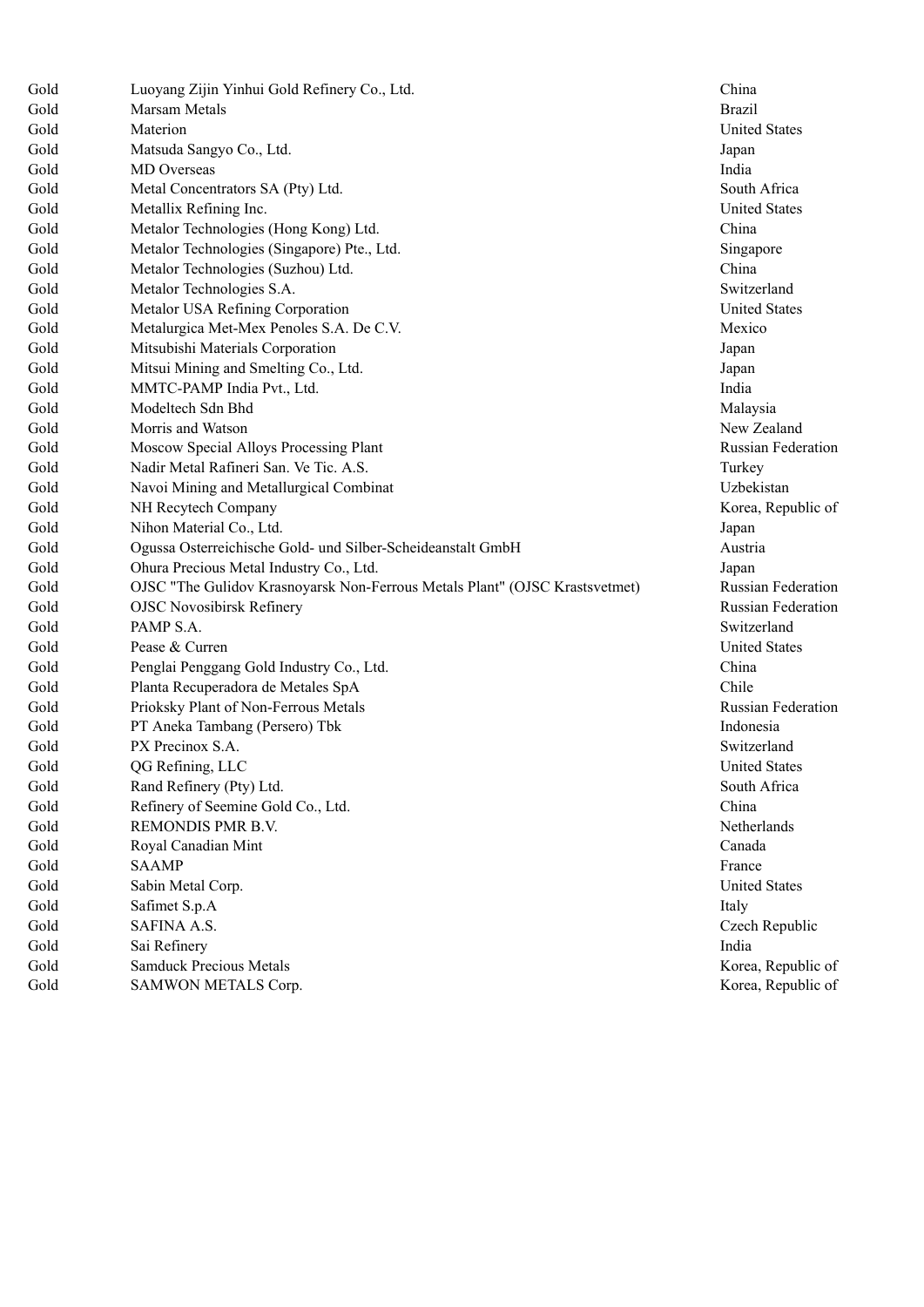| Gold     | Sancus ZFS (L'Orfebre, SA)                                           | Colombia            |
|----------|----------------------------------------------------------------------|---------------------|
| Gold     | SAXONIA Edelmetalle GmbH                                             | Germany             |
| Gold     | Sellem Industries Ltd.                                               | Mauritania          |
| Gold     | SEMPSA Joyeria Plateria S.A.                                         | Spain               |
| Gold     | Shandong Humon Smelting Co., Ltd.                                    | China               |
| Gold     | Shandong Tiancheng Biological Gold Industrial Co., Ltd.              | China               |
| Gold     | Shandong Zhaojin Gold & Silver Refinery Co., Ltd.                    | China               |
| Gold     | Shenzhen Zhonghenglong Real Industry Co., Ltd.                       | China               |
| Gold     | Shirpur Gold Refinery Ltd.                                           | India               |
| Gold     | Sichuan Tianze Precious Metals Co., Ltd.                             | China               |
| Gold     | Singway Technology Co., Ltd.                                         | Taiwan              |
| Gold     | SOE Shyolkovsky Factory of Secondary Precious Metals                 | Russian Fed         |
| Gold     | Solar Applied Materials Technology Corp.                             | Taiwan              |
| Gold     | Sovereign Metals                                                     | India               |
| Gold     | State Research Institute Center for Physical Sciences and Technology | Lithuania           |
| Gold     | Sudan Gold Refinery                                                  | Sudan               |
| Gold     | Sumitomo Metal Mining Co., Ltd.                                      | Japan               |
| Gold     | SungEel HiMetal Co., Ltd.                                            | Korea, Repu         |
| Gold     | Super Dragon Technology Co., Ltd.                                    | Taiwan              |
| Gold     | T.C.A S.p.A                                                          | Italy               |
| Gold     | Tanaka Kikinzoku Kogyo K.K.                                          | Japan               |
| Gold     | The Refinery of Shandong Gold Mining Co., Ltd.                       | China               |
| Gold     | Tokuriki Honten Co., Ltd.                                            | Japan               |
| Gold     | Tongling Nonferrous Metals Group Co., Ltd.                           | China               |
| Gold     | Tony Goetz NV                                                        | Belgium             |
| Gold     | TOO Tau-Ken-Altyn                                                    | Kazakhstan          |
| Gold     | Torecom                                                              | Korea, Repu         |
| Gold     | Umicore Precious Metals Thailand                                     | Thailand            |
| Gold     | Umicore S.A. Business Unit Precious Metals Refining                  | Belgium             |
| Gold     | United Precious Metal Refining, Inc.                                 | <b>United State</b> |
| Gold     | Valcambi S.A.                                                        | Switzerland         |
| Gold     | Value Trading                                                        | Belgium             |
| Gold     | WEEEREFINING                                                         | France              |
| Gold     | Western Australian Mint (T/a The Perth Mint)                         | Australia           |
| Gold     | WIELAND Edelmetalle GmbH                                             | Germany             |
| Gold     | Yamakin Co., Ltd.                                                    | Japan               |
| Gold     | Yokohama Metal Co., Ltd.                                             | Japan               |
| Gold     | Yunnan Copper Industry Co., Ltd.                                     | China               |
| Gold     | Zhongyuan Gold Smelter of Zhongjin Gold Corporation                  | China               |
| Tantalum | <b>AMG</b> Brasil                                                    | <b>Brazil</b>       |
| Tantalum | Changsha South Tantalum Niobium Co., Ltd.                            | China               |
| Tantalum | D Block Metals, LLC                                                  | <b>United State</b> |
| Tantalum | Exotech Inc.                                                         | <b>United State</b> |
| Tantalum | F&X Electro-Materials Ltd.                                           | China               |
| Tantalum | FIR Metals & Resource Ltd.                                           | China               |
| Tantalum | Global Advanced Metals Aizu                                          | Japan               |
| Tantalum | Global Advanced Metals Boyertown                                     | <b>United State</b> |

Russian Federation Korea, Republic of Korea, Republic of United States United States **United States** United States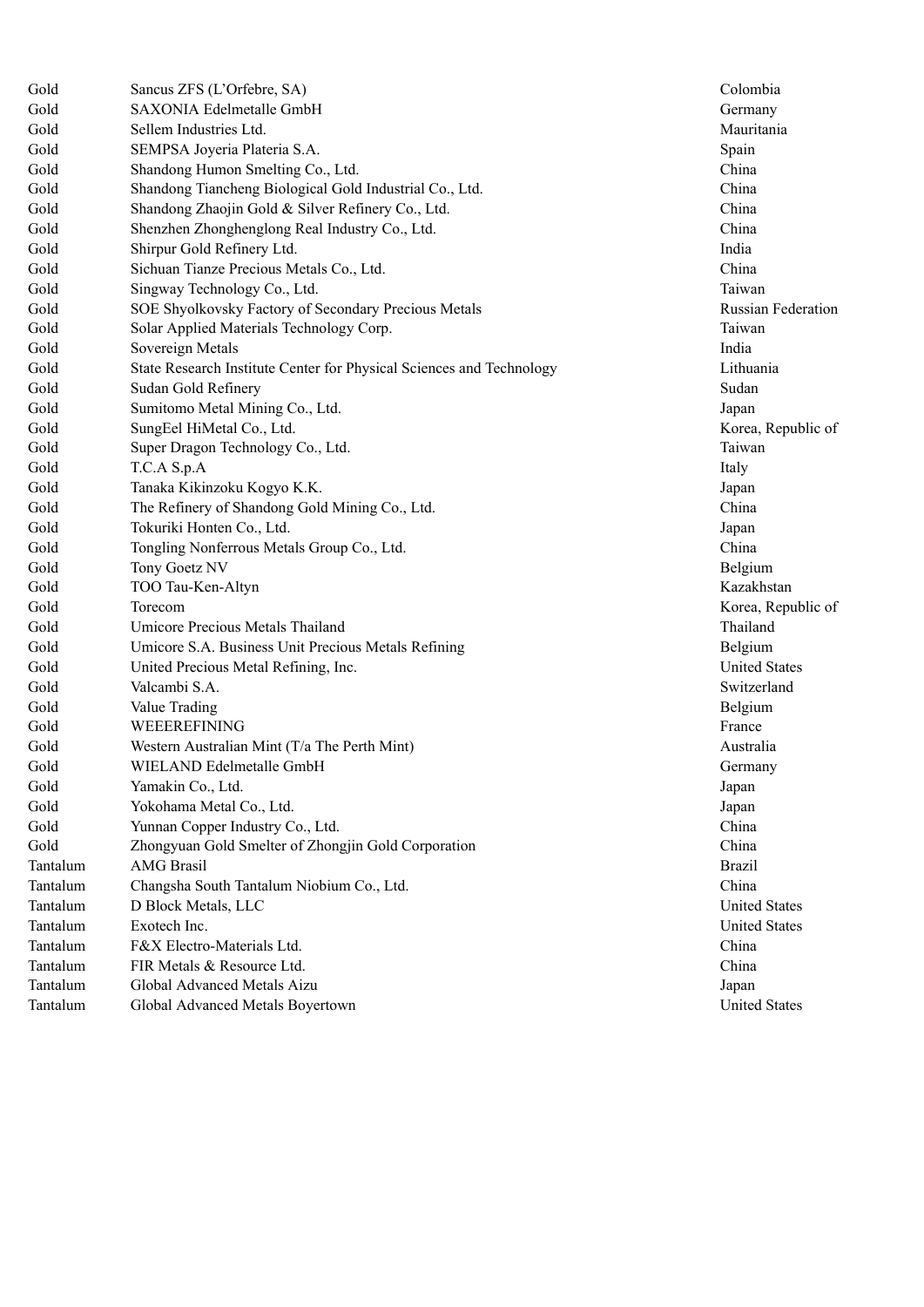| Tantalum | Guangdong Rising Rare Metals-EO Materials Ltd.                                        | China                |
|----------|---------------------------------------------------------------------------------------|----------------------|
| Tantalum | Guangdong Zhiyuan New Material Co., Ltd.                                              | China                |
| Tantalum | H.C. Starck Hermsdorf GmbH                                                            | Germany              |
| Tantalum | H.C. Starck Inc.                                                                      | <b>United States</b> |
| Tantalum | Hengyang King Xing Lifeng New Materials Co., Ltd.                                     | China                |
| Tantalum | Jiangxi Dinghai Tantalum & Niobium Co., Ltd.                                          | China                |
| Tantalum | Jiangxi Tuohong New Raw Material                                                      | China                |
| Tantalum | JiuJiang JinXin Nonferrous Metals Co., Ltd.                                           | China                |
| Tantalum | Jiujiang Tanbre Co., Ltd.                                                             | China                |
| Tantalum | Jiujiang Zhongao Tantalum & Niobium Co., Ltd.                                         | China                |
| Tantalum | <b>KEMET Blue Metals</b>                                                              | Mexico               |
| Tantalum | Metallurgical Products India Pvt., Ltd.                                               | India                |
| Tantalum | Mineracao Taboca S.A.                                                                 | <b>Brazil</b>        |
| Tantalum | Ningxia Orient Tantalum Industry Co., Ltd.                                            | China                |
| Tantalum | NPM Silmet AS                                                                         | Estonia              |
| Tantalum | QuantumClean                                                                          | <b>United States</b> |
| Tantalum | Resind Industria e Comercio Ltda.                                                     | <b>Brazil</b>        |
| Tantalum | RFH Yancheng Jinye New Material Technology Co., Ltd.                                  | China                |
| Tantalum | Solikamsk Magnesium Works OAO                                                         | Russian Federation   |
| Tantalum | Taki Chemical Co., Ltd.                                                               | Japan                |
| Tantalum | TANIOBIS Co., Ltd.                                                                    | Thailand             |
| Tantalum | <b>TANIOBIS GmbH</b>                                                                  | Germany              |
| Tantalum | TANIOBIS Japan Co., Ltd.                                                              | Japan                |
| Tantalum | TANIOBIS Smelting GmbH & Co. KG                                                       | Germany              |
| Tantalum | <b>Telex Metals</b>                                                                   | <b>United States</b> |
| Tantalum | Ulba Metallurgical Plant JSC                                                          | Kazakhstan           |
| Tantalum | XinXing Haorong Electronic Material Co., Ltd.                                         | China                |
| Tantalum | Yanling Jincheng Tantalum & Niobium Co., Ltd.                                         | China                |
| Tin      | Alpha                                                                                 | <b>United States</b> |
| Tin      | An Vinh Joint Stock Mineral Processing Company                                        | Viet Nam             |
| Tin      | Chenzhou Yunxiang Mining and Metallurgy Co., Ltd.                                     | China                |
| Tin      | Chifeng Dajingzi Tin Industry Co., Ltd.                                               | China                |
| Tin      | China Tin Group Co., Ltd.                                                             | China                |
| Tin      | CRM Fundicao De Metais E Comercio De Equipamentos Eletronicos Do Brasil Ltda          | <b>Brazil</b>        |
| Tin      | <b>CRM</b> Synergies                                                                  | Spain                |
| Tin      | CV Venus Inti Perkasa                                                                 | Indonesia            |
| Tin      | Dongguan CiEXPO Environmental Engineering Co., Ltd.                                   | China                |
| Tin      | Electro-Mechanical Facility of the Cao Bang Minerals & Metallurgy Joint Stock Company | Viet Nam             |
| Tin      | <b>EM Vinto</b>                                                                       | Bolivia              |
| Tin      | Estanho de Rondonia S.A.                                                              | <b>Brazil</b>        |
| Tin      | Fabrica Auricchio Industria e Comercio Ltda.                                          | <b>Brazil</b>        |
| Tin      | Fenix Metals                                                                          | Poland               |
| Tin      | Gejiu City Fuxiang Industry and Trade Co., Ltd.                                       | China                |
| Tin      | Gejiu Kai Meng Industry and Trade LLC                                                 | China                |
| Tin      | Gejiu Non-Ferrous Metal Processing Co., Ltd.                                          | China                |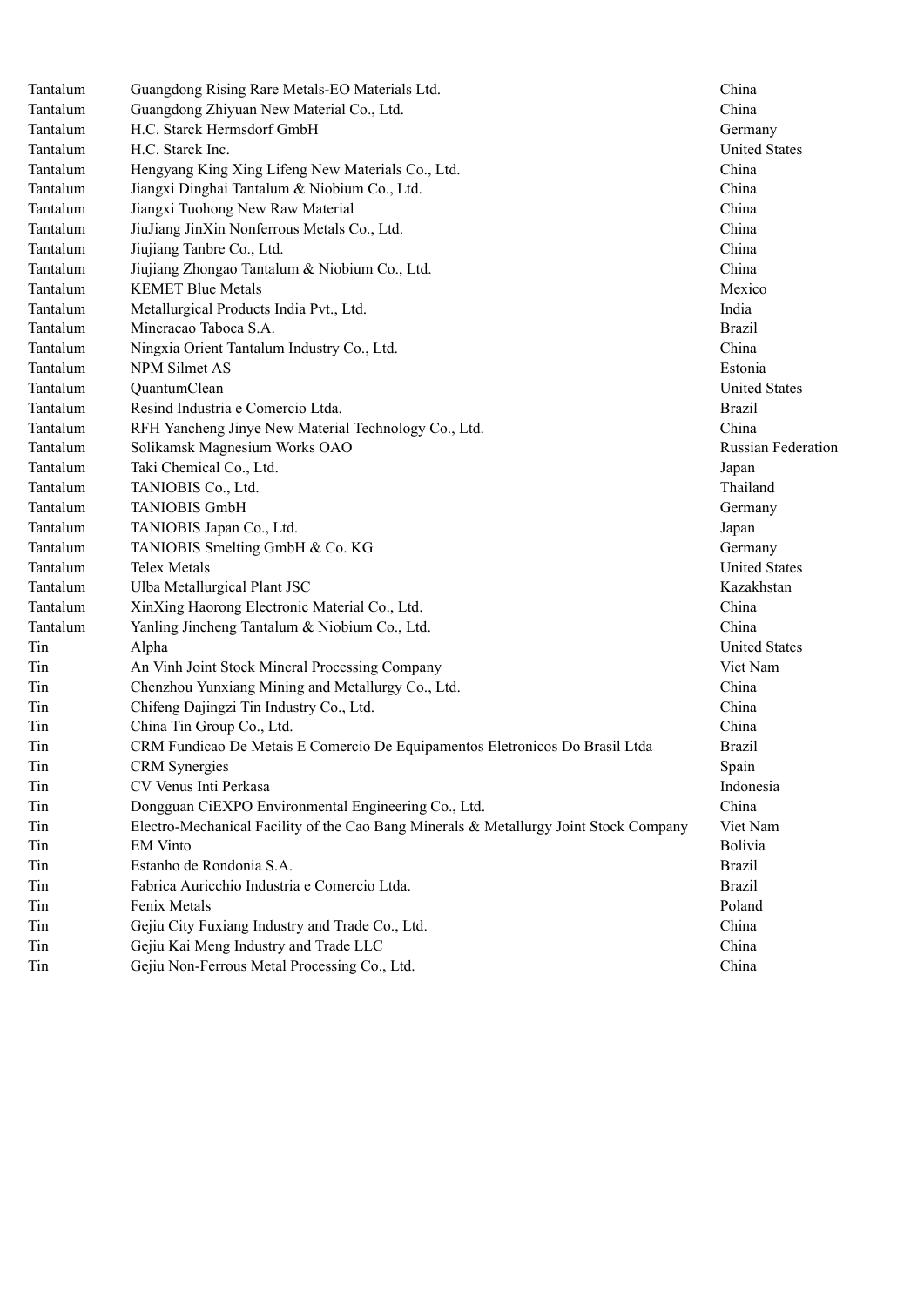| Tin | Gejiu Yunxin Nonferrous Electrolysis Co., Ltd.   | Chir        |
|-----|--------------------------------------------------|-------------|
| Tin | Gejiu Zili Mining And Metallurgy Co., Ltd.       | Chir        |
| Tin | Guangdong Hanhe Non-Ferrous Metal Co., Ltd.      | Chir        |
| Tin | HuiChang Hill Tin Industry Co., Ltd.             | Chir        |
| Tin | Jiangxi New Nanshan Technology Ltd.              | Chir        |
| Tin | Luna Smelter, Ltd.                               | Rwa         |
| Tin | Ma'anshan Weitai Tin Co., Ltd.                   | Chir        |
| Tin | Magnu's Minerais Metais e Ligas Ltda.            | <b>Braz</b> |
| Tin | Malaysia Smelting Corporation (MSC)              | Mal         |
| Tin | Melt Metais e Ligas S.A.                         | <b>Braz</b> |
| Tin | Metallic Resources, Inc.                         | Unit        |
| Tin | Metallo Belgium N.V.                             | Belg        |
| Tin | Metallo Spain S.L.U.                             | Spai        |
| Tin | Minsur                                           | Peru        |
| Tin | Nghe Tinh Non-Ferrous Metals Joint Stock Company | Viet        |
| Tin | Novosibirsk Processing Plant Ltd.                | Rus:        |
| Tin | O.M. Manufacturing (Thailand) Co., Ltd.          | Thai        |
| Tin | O.M. Manufacturing Philippines, Inc.             | Phil        |
| Tin | Operaciones Metalurgicas S.A.                    | Boli        |
| Tin | Pongpipat Company Limited                        | Myz         |
| Tin | Precious Minerals and Smelting Limited           | Indi        |
| Tin | PT Aries Kencana Sejahtera                       | Indo        |
| Tin | PT Artha Cipta Langgeng                          | Indo        |
| Tin | PT ATD Makmur Mandiri Jaya                       | Indo        |
| Tin | PT Babel Inti Perkasa                            | Indo        |
| Tin | PT Babel Surya Alam Lestari                      | Indo        |
| Tin | PT Bangka Serumpun                               | Indo        |
| Tin | PT Belitung Industri Sejahtera                   | Indo        |
| Tin | PT Bukit Timah                                   | Indo        |
| Tin | PT Cipta Persada Mulia                           | Indo        |
| Tin | PT Masbro Alam Stania                            | Indo        |
| Tin | PT Menara Cipta Mulia                            | Indo        |
| Tin | PT Mitra Stania Prima                            | Indo        |
| Tin | PT Mitra Sukses Globalindo                       | Indo        |
| Tin | PT Panca Mega Persada                            | Indo        |
| Tin | PT Prima Timah Utama                             | Indo        |
| Tin | PT Rajawali Rimba Perkasa                        | Indo        |
| Tin | PT Refined Bangka Tin                            | Indo        |
| Tin | PT Sariwiguna Binasentosa                        | Indo        |
| Tin | PT Stanindo Inti Perkasa                         | Indo        |
| Tin | PT Sukses Inti Makmur                            | Indo        |
| Tin | PT Timah Nusantara                               | Indo        |
| Tin | PT Timah Tbk Kundur                              | Indo        |
| Tin | PT Timah Tbk Mentok                              | Indo        |
| Tin | PT Tinindo Inter Nusa                            | Indo        |
| Tin | PT Tirus Putra Mandiri                           | Indo        |
| Tin | PT Tommy Utama                                   | Indo        |

h i n a h i n a h i n a h i n a h i n a a n d a h i n a r a z i l Malaysia r a z i l nited States elgium pain Peru Viet Nam ssian Federation hailand hilippines olivia Myanmar India Indonesia Indonesia Indonesia Indonesia Indonesia Indonesia Indonesia Indonesia Indonesia Indonesia Indonesia Indonesia Indonesia Indonesia Indonesia Indonesia Indonesia Indonesia Indonesia Indonesia Indonesia Indonesia Indonesia Indonesia Indonesia Indonesia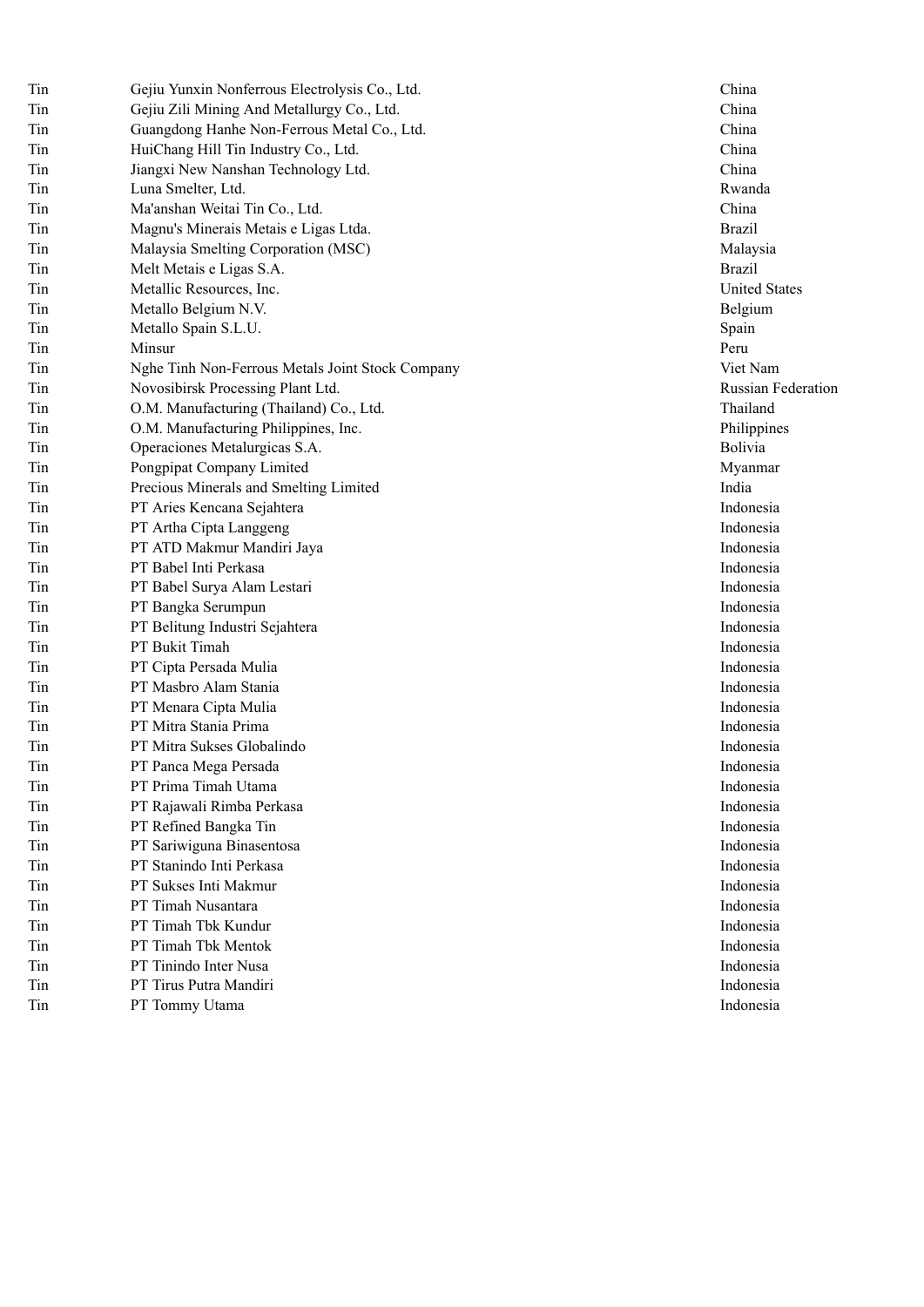| Tin      | Rui Da Hung                                                   | Tai                             |
|----------|---------------------------------------------------------------|---------------------------------|
| Tin      | Soft Metais Ltda.                                             | Bra                             |
| Tin      | Super Ligas                                                   | Bra                             |
| Tin      | Thai Nguyen Mining and Metallurgy Co., Ltd.                   | Vie                             |
| Tin      | Thaisarco                                                     | Th                              |
| Tin      | Tin Technology & Refining                                     | Un                              |
| Tin      | Tuyen Quang Non-Ferrous Metals Joint Stock Company            | Vie                             |
| Tin      | VQB Mineral and Trading Group JSC                             | Vie                             |
| Tin      | White Solder Metalurgia e Mineracao Ltda.                     | Bra                             |
| Tin      | Yunnan Chengfeng Non-ferrous Metals Co., Ltd.                 | Ch                              |
| Tin      | Yunnan Tin Company Limited                                    | Ch                              |
| Tin      | Yunnan Yunfan Non-ferrous Metals Co., Ltd.                    | Ch                              |
| Tungsten | A.L.M.T. TUNGSTEN Corp.                                       | Jap                             |
| Tungsten | <b>ACL Metais Eireli</b>                                      | Bra                             |
| Tungsten | Albasteel Industria e Comercio de Ligas Para Fundicao Ltd.    | Bra                             |
| Tungsten | Artek LLC                                                     | Ru                              |
| Tungsten | Asia Tungsten Products Vietnam Ltd.                           | Vie                             |
| Tungsten | Chenzhou Diamond Tungsten Products Co., Ltd.                  | $\mathop{\mathrm{Ch}}\nolimits$ |
| Tungsten | China Molybdenum Co., Ltd.                                    | Ch                              |
| Tungsten | Chongyi Zhangyuan Tungsten Co., Ltd.                          | Ch                              |
| Tungsten | CNMC (Guangxi) PGMA Co., Ltd.                                 | Ch                              |
| Tungsten | Cronimet Brasil Ltda                                          | Bra                             |
| Tungsten | Fujian Ganmin RareMetal Co., Ltd.                             | Ch                              |
| Tungsten | Fujian Xinlu Tungsten                                         | Ch                              |
| Tungsten | Ganzhou Haichuang Tungsten Co., Ltd.                          | Ch                              |
| Tungsten | Ganzhou Huaxing Tungsten Products Co., Ltd.                   | Ch                              |
| Tungsten | Ganzhou Jiangwu Ferrotungsten Co., Ltd.                       | Ch                              |
| Tungsten | Ganzhou Seadragon W & Mo Co., Ltd.                            | Ch                              |
| Tungsten | Global Tungsten & Powders Corp.                               | Un                              |
| Tungsten | Guangdong Xianglu Tungsten Co., Ltd.                          | Ch                              |
| Tungsten | H.C. Starck Tungsten GmbH                                     | Ge                              |
| Tungsten | Hunan Chunchang Nonferrous Metals Co., Ltd.                   | Ch                              |
| Tungsten | Hydrometallurg, JSC                                           | Ru                              |
| Tungsten | Japan New Metals Co., Ltd.                                    | Jap                             |
| Tungsten | Jiangwu H.C. Starck Tungsten Products Co., Ltd.               | Ch                              |
| Tungsten | Jiangxi Gan Bei Tungsten Co., Ltd.                            | Ch                              |
| Tungsten | Jiangxi Minmetals Gao'an Non-ferrous Metals Co., Ltd.         | Ch                              |
| Tungsten | Jiangxi Tonggu Non-ferrous Metallurgical & Chemical Co., Ltd. | Ch                              |
| Tungsten | Jiangxi Xinsheng Tungsten Industry Co., Ltd.                  | Ch                              |
| Tungsten | Jiangxi Yaosheng Tungsten Co., Ltd.                           | Ch                              |
| Tungsten | Jingmen Dewei GEM Tungsten Resources Recycling Co., Ltd.      | Ch                              |
| Tungsten | JSC "Kirovgrad Hard Alloys Plant"                             | Ru                              |
| Tungsten | Kennametal Fallon                                             | Un                              |
| Tungsten | Kennametal Huntsville                                         | Un                              |
| Tungsten | KGETS CO., LTD.                                               | Ko                              |
| Tungsten | Lianyou Metals Co., Ltd.                                      | Tai                             |
| Tungsten | Malipo Haiyu Tungsten Co., Ltd.                               | Ch                              |

**Taiwan** r a z i l **Brazil** e t N a m Thailand United States Viet Nam Viet Nam r a z i l h i n a China h i n a ap a n **Brazil** r a z i l Russian Federation e t N a m h i n a h i n a h i n a h i n a **Brazil** h i n a China h i n a h i n a h i n a h i n a nited States h i n a Germany h i n a Russian Federation ap a n h i n a h i n a h i n a d. Ch h i n a h i n a h i n a h i n a Russian Federation United States United States orea, Republic of i w a n h i n a